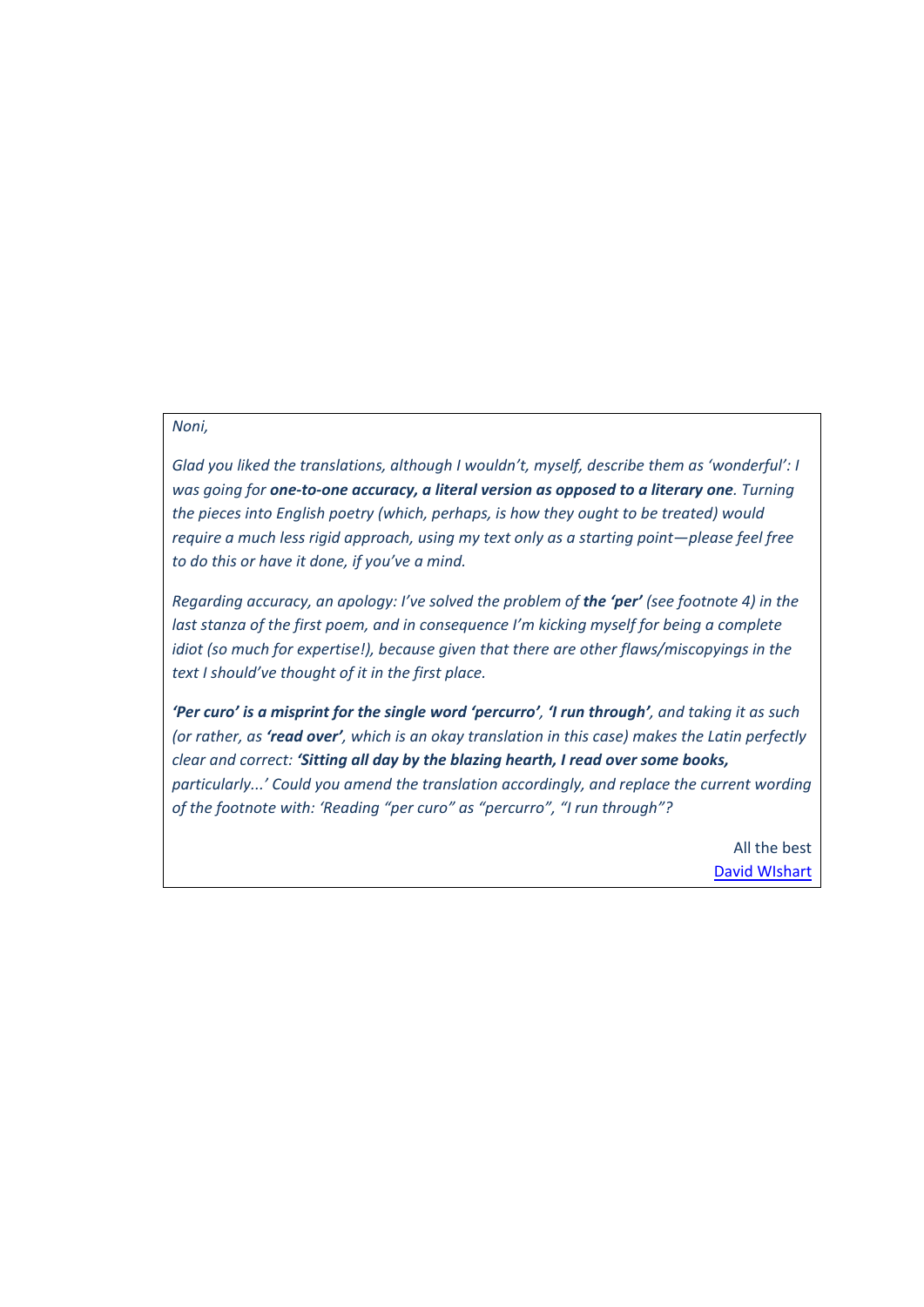## Ode on the Foot of Donald Macdonald, wounded at the Battle of Culloden by a leaden musket-ball

Alas! How many heroes fell in the too-bloody battle of Culloden, whose bodies lay despoiled at daybreak!

I saw the son of Col<sup>[1](#page-1-0)</sup> (I shudder in the telling of it) fall at our side, from whom noone who challenged him to equal fight had [ever] snatched the palm. Instead of a grave, these men were left to the ravening beasts of the field, while as many as still lived were torn apart by savage wounds.

A terrible ball from a hollow musket spitting lightning and fire, whistling[2](#page-1-1) through the air, pierced my foot with huge force. It tore not only the flesh, the delicate fibres and the tendons but the very bones, and shearing through the leather bindings it despoiled me all at once of my shoe.

Now I will go about lame in one foot, like the black archetype-smith,<sup>[3](#page-1-2)</sup> treading [lit. 'striking'] with difficulty the grass of the verdant plain. Not for me, now, as before, the joys of hunting, of dancing [lit. 'jumping'], of swimming, nor do I care to touch the swelling breasts of young girls.

When I seek my bed at night, desirous of rest, sleep closes my eyes very rarely, and [only] briefly, because of the excessive pain in my wounded foot.

In the morning, when I leave my warm nest, there gather round me old women [reading 'vetulae'] and old men, asking [reading 'rogantes'] me much about the war of Charles and the Butcher [Cumberland].

Sitting the whole day through by the blazing hearth, I read through some books, particularly [those concerning] the wars set to verse by the blind poet [i.e. Homer]<sup>4</sup>.

Meanwhile, it is the conscientious doctor's care to treat my wounded limb, and I pray the benign Creator of the World to favour what he has undertaken.

 $1$  McColl: the Latin footnote translates as 'Keppoch, whose father's name was Col'.

<span id="page-1-1"></span><span id="page-1-0"></span><sup>&</sup>lt;sup>2</sup> Latin footnote on 'sibilans', 'whistling'/'whispering: Better – as the author himself said – 'flying'.<br><sup>3</sup> Latin footnote: Vulcan.<br><sup>4</sup> I'm not absolutely sure about this verse: that 'per' must go, somehow, with 'tota

<span id="page-1-3"></span><span id="page-1-2"></span>whole day', but it's misplaced, unnecessary, and shouldn't take an ablative. Possibly it reproduces the English word order, 'the whole day through' – which is how I've translated it – as opposed to 'throughout the day'; in Latin, 'per totam diem'. Also, there's no infinitive with 'curo' ('I care for'): a literal translation here would be 'I care for various books.'